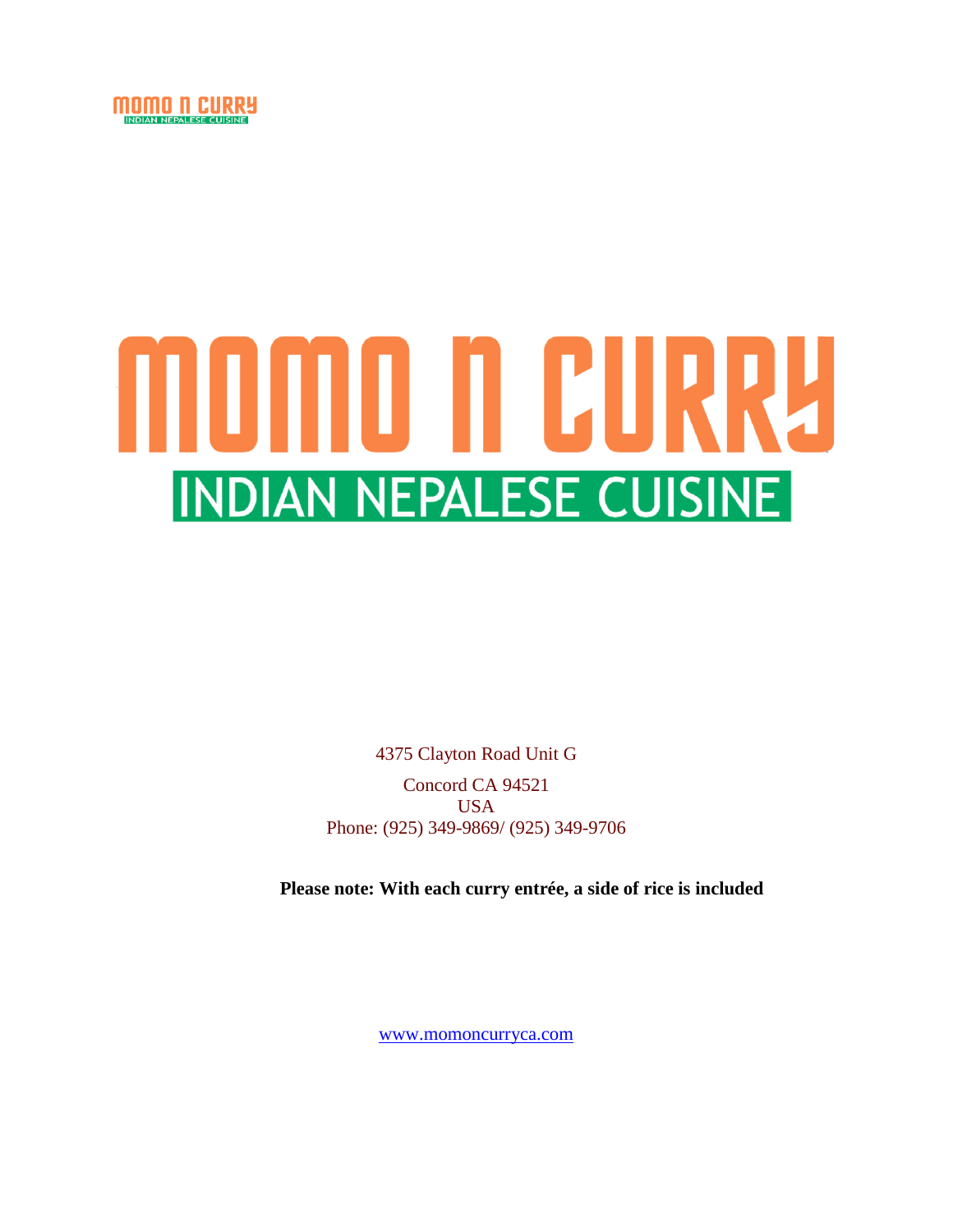# TILITTI TEKI

# **Soup/Salad**

*Spring mix, cucumber, tomatoes, onions, green peppers, olive oil with Chaat masala.* **Kachumber Salad (V)** \$7.99

#### **Mixed Salad Veg (V)** \$7.99

*Spring mix with cucumber, tomato and carrot in home made fresh dressing*

#### **Chicken Salad** \$12.99

*Tandoor baked chicken pieces on spring mix with cucumber, tomato and carrot in home made fresh dressing*

# **Appetizer**

#### **Samosa ( 2 pcs) (V)** \$6.99

*Deep fried patties stuffed with fresh potatoes, green peas and freshly ground Indian spices, served on a bed of salad*

#### **Samosa Chat (V)** \$7.49

*2 chopped samosas smothered with chholay and topped with yogurt, mint & tamarind chutney, onions, cilantro.*

#### **Veg Pakoda (V)** \$6.49

*Mix vegetables deep fried in a thick gram flour batter consisting of freshly ground spices, served on a bed of lettuce*

#### **Paneer Pakoda** \$8.99

*Paneer (cottage cheese) golden fried in a seasoned chickpea batter.*

#### **Chicken chhoila** \$11.99

*Marinated chicken cubes grilled in Tandoor and sizzled with fenugreek seeds and red chili flakes served cold.*

### **Chicken Chilli** \$11.9

*Boneless chicken pieces prepared in Himalayan sauce made from tomato, onion, ginger, garlic and lime juice*

*Tender boneless lamb marinated overnight in Himalayan spices then pan fried.* **Lamb Sekuwa** \$15.99 **Special Goat/Lamb Bhutuwa** \$*15*.99

*Boneless Lamb/Goat stir-fried in Himalayan spices*

**Shrimp Chilli** \$16.99 *Shrimp prepared in Himalayan sauce made from tomato, onion, ginger, garlic and lime juice*

**Prawn Pepper Masala** \$16.99 *Herbed and spiced prawns fried crisp*

**Fish Pakoda** \$15.99 *Tilapia fish fillet fried in thick gram flour batter with freshly ground spices*

# **Veg- Entrée**

**Tarka dal (V)** \$11.99

*Soup of yellow lentil, tomato, onion, cilantro, ginger, garlic, sizzled with cumin seeds*

*Lentils in a mildly spiced onion, tomato sauce* **Dal Makhni (V)** \$11.99

#### **Malai Kofta** \$14.99

*Mashed potato with cottage cheese, cashew, raisin, onion cooked in coconut based sauce*

**Kadai Bhindi Masala (V)** \$12.99 *Deep fried okra, onion, bell pepper, ginger,*

*garlic, tomato & lemon Juice.*

### **Vegetable Korma** \$13.99

*Thickened rich creamy sauce with nuts in mixed vegetables*

**Lasooni Saag Paneer** \$12.99

*Spinach, Garlic and cottage cheese*

**Mutter Paneer** \$12.99

*Indian cottage cheese & green peas cooked in tomato tangy sauce and exotic Indian spice*

### **Bengan Bharta (V)** \$11.99

*Eggplant grilled in the clay oven is mashed & seasoned with special herbs, spices & sautéed with onion & tomato.*

| <b>Aaloo Saag</b>                   | \$11.99 |
|-------------------------------------|---------|
| Spinach, Garlic and potatoes        |         |
| <b>Cauli Saag</b>                   | \$11.99 |
| Cauliflower, Garlic and potatoes    |         |
| <b>Mix Veg Saag</b>                 | \$11.99 |
| Cauliflower, beans, peas, potatoes, |         |
| carrots and spinach                 |         |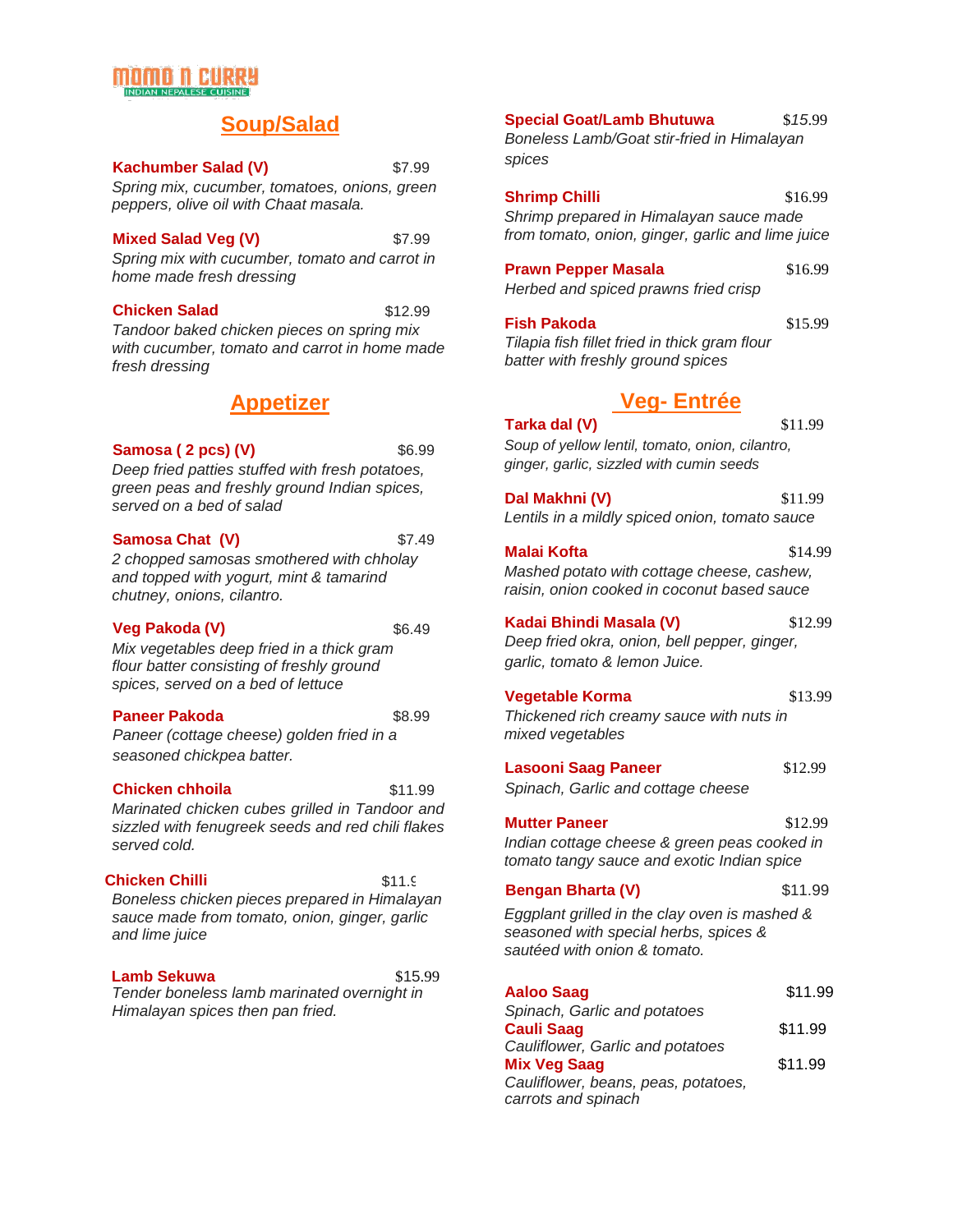#### **Chana Masala (V)** \$11.99

*Chick peas cooked in a mild spiced onion sauce with tomatoes & herbs*

**Aloo Gobi (V)** \$11.99 *Cauliflower cooked with potatoes, tomatoes, herbs & mild spices.*

#### **Mix vegetables (V)**  $$11.99$

*Cauliflower, beans, peas, potatoes & carrots cooked with herbs & mild spices.*

# **Chicken Entrée**

**Butter Chicken** \$15.99

*Boneless chicken cooked in tandoor and finished in butter with aromatic Indian spices & creamy sauce.*

#### **Chicken Tikka Masala** \$15.99

*Chicken Breast meat barbecued in tandoor oven, then cooked with creamysauce and spices.*

#### **Chicken Bhuna** \$14.99

*Chicken cooked with lot of onion, tomato & homemade sauce.*

### **Chicken Vindaloo** \$14.99

*Cooked in a spicy hot tomato & onion sauce with potatoes.*

#### **Chicken Korma** \$15.99

*Boneless cubes of chicken cooked in a mild onion, cream sauce & coconut sauce*

### **Chicken Curry** \$14.99

*Boneless chicken in onion base curry with house roasted spices.*

**Chicken Kadai** \$13.99

*Tender Cubes of boneless chicken stir-fried with bell peppers, onions, tomatoes & exotic spices.*

## **Chicken Saag** \$14.99

*Tender Cubes of boneless chicken cooked with spinach in curry sauce..*

# **Lamb/Goat Entrée**

#### **Lamb/Goat Tikka Masala** \$16.99

*Tender Cubes of baby lamb/goat leg deboned & cooked in a tastefully seasoned, delicate onion, tomato & creamy sauce*

*Cooked in a spicy hot tomato & onion sauce with potatoes.* **Lamb Korma** \$16.99 *Boneless cubes of lamb cooked in a mild onion & creamy sauce* **Lamb Rogan Josh** \$16.99 *Slow cooked lamb chunks with gravy based on browned onion, garlic, ginger and sour cream* **Lamb/Goat Vindaloo** \$16.99

*homemade sauce*

**Lamb/Goat Curry** \$16.99 *Boneless free range lamb/goat and onion & tomato base curry with house roasted spices*

## **Lamb Saag** \$16.99 *Boneless free range lamb, spinach and onion in curry sauce*

**Lamb Kadai** \$16.99 *Tender Cubes of boneless lamb stir-fried with bell peppers, onions, tomatoes & exotic spices*

# **Seafood Entrée**

**Shrimp/Fish Curry** \$16.99 *Carefully prepared by our trained chefs in an onion & tomato sauce, elegantly seasoned with herbs & spices.* **Shrimp/Fish Tikka Masala** \$16.99 *Sautéed with special spices & cooked in a mildly seasoned onion, tomato & creamy sauce*

**Shrimp Saag** \$16.99 *Shrimp and spinach in curry sauce.*

**Shrimp/Fish Korma** \$16.99 *Cooked in a mild onion & cream sauce*

## **Shrimp/Fish Vindaloo** \$16.99 *Cooked in a spicy hot tomato & onion sauce with*

*potatoes*

# **Biryani**

### **Veg/Chicken/Lamb/Shrimp Biryani**

\$ 14.99/15.99/17.99/18.99 *Choice of veg/meat cooked with fine quality basmati rice, herbs and spices served with Raita*

# *Lamb cooked with lots of onion, tomato in*

**Lamb Bhuna** \$16.99